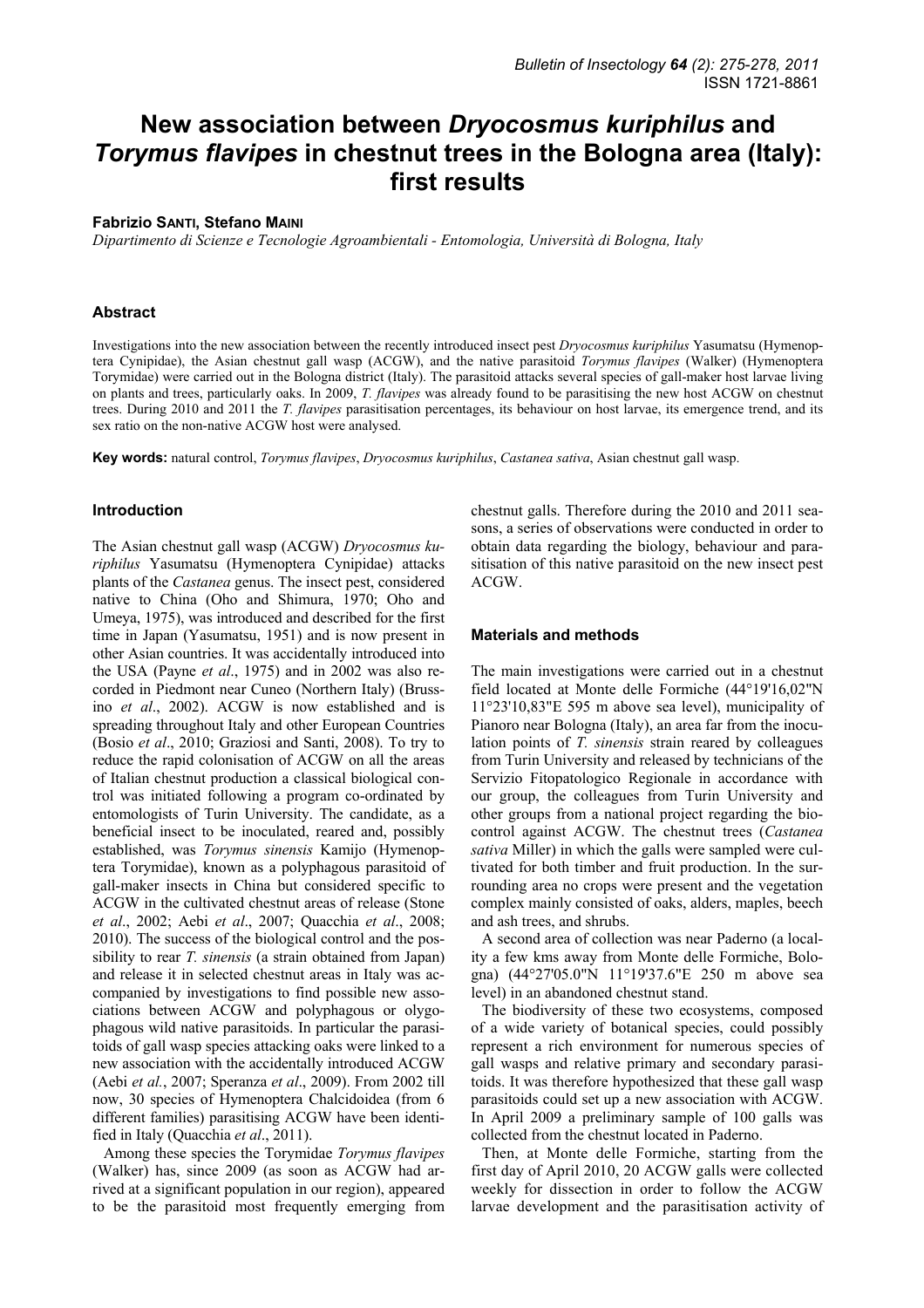*T. flavipes*. So due to these first observation the date of gall collection was planned.

On May 19, 2010 and May 18, 2011, 4 replicates of 25 galls were collected respectively. Each sample was taken at random from different points of the chestnut field (from 0.00 to 2.00 m above the ground). These galls and gall chambers were then analysed internally to find and observe ACGW larvae and to identify those possibly parasitised by *T. flavipes* (other parasitoid species may have been present, but in numbers quite insignificant with respect to the ensuing data on *T. flavipes* emergence in the period considered – April and May). The eggs or larvae of *T. flavipes* (a typical idiobiont ectoparasitoid) were observed inside ACGW gall chambers and gall tissue. In each replicate the 25 galls were counted and examined up to a total of 100 larvae (considered as representative sample).

To obtain more data on *T. flavipes* emergence, a further sample of 500 galls was collected, on June 8, 2010, in the same manner from a chestnut stand in Paderno. The galls were maintained in cardboard boxes with extractable skylights. The boxes were placed in an open environment at the border of the chestnut field protected from direct sunlight by a simple wooden roof. Every day the boxes and transparent vials were examined counting the emergence of parasitoid adults. One week after the last observed *T. flavipes* emergence, the sampling was stopped. An identical methodology was followed during the second year of observations. The 500 gall sample was collected at Monte delle Formiche on May 20, 2011. The only new data considered was the count of the parasitoid sex ratio and the number of galls in which the parasitoid was found inside. Data were analysed by chi square test.

## **Results and discussion**

The first record of *T. flavipes* emergence from AGGW in the Bologna area was in spring 2009.

In 2010 the parasitisation of ACGW larvae was only 3% compared to the data from 2011 where the parasitisation was much higher, reaching 31.75 % (table 1). The increase may be explained by a good capability of *T. flavipes* to find the new host in chestnut galls. However, we also suspect that the increase in parasitisation by *T. flavipes* may be related not only to the increase in the ACGW population but also to the good possibility to attack ACGW larvae at a susceptible stage. In several cases more than one egg or larva of the parasitoid were found inside the gall chamber made by a single host ACGW larva. When the parasitoid larvae were near pupation they were observed boring a tunnel and preparing their own pupation chamber (figure 1). Although native



**Figure 1.** *T. flavipes* pupa in its own constructed pupal chamber (left). Un-parasitised mature ACGW larva inside its chamber in the gall (right). (In colour at www.bulletinofinsectology.org)

parasitoids of gall-maker cynipids may feed on oak gall tissue (Gómez *et al*., 2011), this behaviour inside the chestnut gall seems to be typical of *T. flavipes* and therefore during the dissection of chestnut galls this characteristic trait could represent a diagnostic feature.

The total number of adults emerging from the Paderno locality in 2010 was 177 from 500 galls. The total number of adults emerging from the 500 galls collected in 2011 at Monte delle Formiche was 397 (102 males and 295 females, sex ratio, female/males 2.89).

The trend of adult emergence of *T. flavipes* was similar in 2010 and 2011. The emergence started at the end of May, then the maximum peak was registered in the first 10 days of June and ended in the third week of June. In figure 2 the slight proterandry can be observed.

In the chestnut field the first *T. flavipes* females parasitising ACGW were observed on April 26, 2011. The parasitisation activity continued till the middle of May. The start of ACGW adult emergence was in the middle of June in 2010 and on June 8 in 2011.

Other parasitoid species were found: 5 specimens of *Mesopolobus* sp. and another 2 not yet identified. However, the difficulty in defining the correct percentage of parasitisation when counting parasitoid adult vs ACGW adult emergence should be taken into account and we can therefore simply report that increasing levels of parasitism were observed in 2011 with respect to 2010. In fact the parasitism percentage calculated in the boxes was different compared to that obtained from the direct check of ACGW host larvae and ectophagous parasitoid larvae found on dissecting the galls. It was noticed, for instance, that some *T. flavipes* died because they were not able to emerge from the pupation chamber.

**Table 1.** ACGW larvae parasitised by *T. flavipes* in galls collected at Monte delle Formiche. Number 100 larvae per replicate each year  $(P < 0.01$ ; chi square test).

| Date              | 'enlicate' | Replicate : | $\leq$ eplicate $\geq$ | Replicate | Mean |
|-------------------|------------|-------------|------------------------|-----------|------|
| 19 May 2010       |            |             |                        |           | .00% |
| 2011<br>$18$ May' | 30         |             | : C                    | --        | 75%  |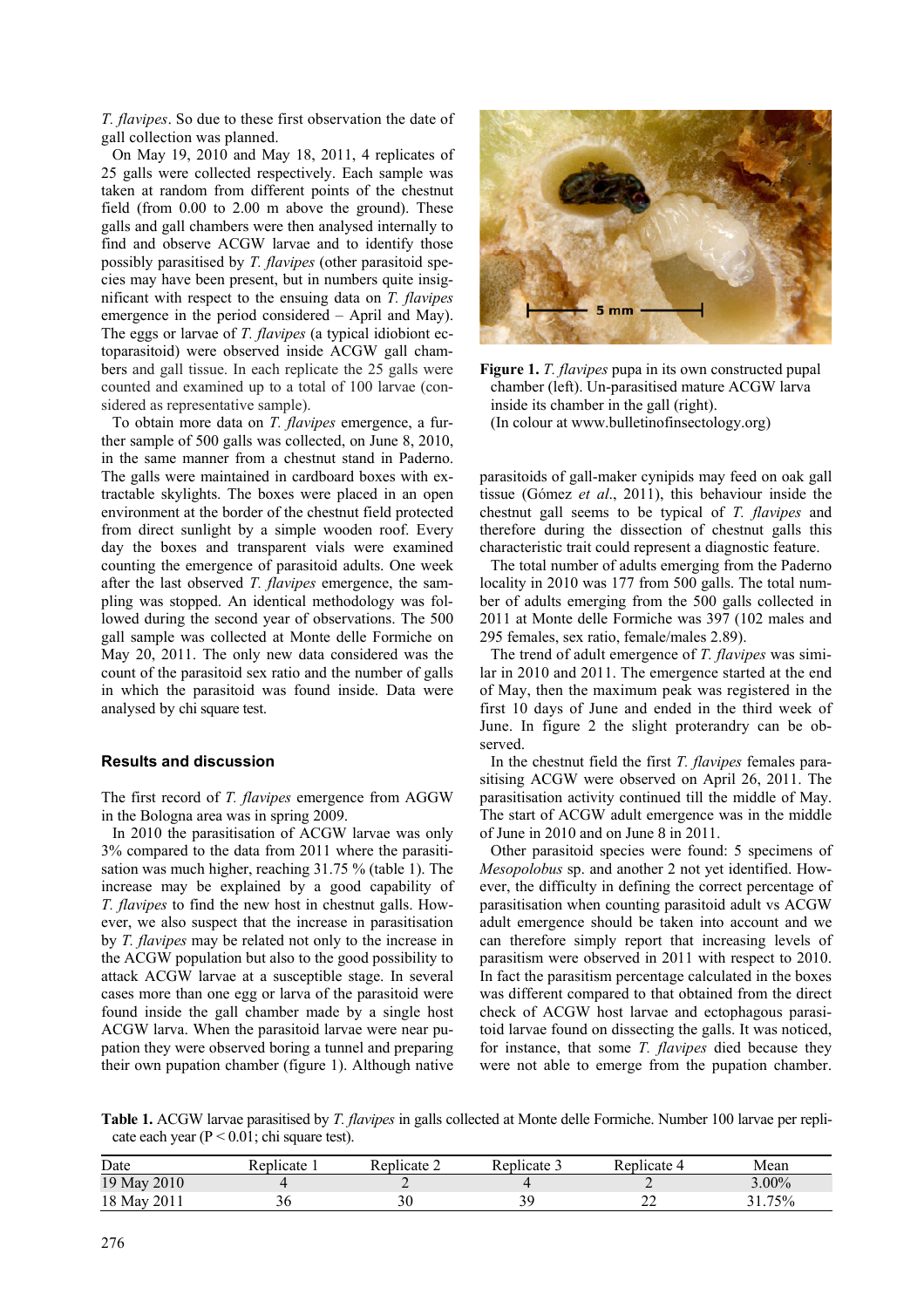

**Figure 2.** Emergence dates of *T. flavipes* at Monte delle Formiche (year 2011). The first appearance of ACGW adults (June 8) and subsequent days of emergence are represented by arrow.

Furthermore the mortality could also be attributed to the presence of fungi or other factors affecting the vitality of both the host and parasitoid larvae (Cooper and Rieske, 2007; 2010; Magro *et al*., 2010; Addario and Turchetti, 2011).

## **Conclusions**

Many new associations between ACGW and indigenous parasitoids have been observed in Italy (Aebi *et al*., 2006; 2007; 2011). However the majority of the parasitoid species investigated seem to arrive late in the spring, probably encountering the host at an unsuitable stage for parasitisation. Conversely *T. flavipes* adults colonize the chestnut trees and start to find and parasitise the host earlier - for instance the timing seems to coincide with the date for the inoculation releases of *T. sinensis* in Northern Italy just after the gall formation (Quacchia *et al*., 2008). The females of *T. flavipes* were in fact observed (in both years of investigation) in the middle of the spring when the ACGW galls were reddish and probably the parasitisation of host larvae was more successful compared to the appearance later in the season of other species of native gall wasp parasitoids (Aebi *et al.*, 2011). The increase in the *T. flavipes* parasitisation observed from 2010 to 2011 demonstrated the potentially good stage of susceptibility of AGCW and effective host finding by the parasitoid females. However the complete biological cycle of *T. flavipes* and its native gall wasp hosts are still not clear. We sporadically found *T. flavipes* emerging from a gall made by the sexual generation of the cynipid *Neuroterus quercusbaccarum* (L.).

*T. flavipes* was first recorded in 2007 emerging from chestnut galls in northern Latium (Speranza *et al*., 2009). In 2011, in the same localities, it was still active as a parasitoid of ACGW (Paparatti *in litteris*). In Marche region too, *T. flavipes* was found in 2010 and 2011 on ACGW and *N. quercusbaccarum* (Riolo *in lit-*

*teris*). Despite the evident asynchrony *T. flavipes* seems to represent a truly promising natural enemy of ACGW. Anyway further investigations are therefore needed to determine and understand in which summer and winter host species *T. flavipes* are able to survive in our country. These first findings indicate the necessity to obtain more data on native ACGW parasitoids in association with the continued release of *T. sinensis* in order to bring about an increase in the areas of sustainable biological control as well as a greater establishment in Italy of the exotic parasitoid *T. sinensis*. The knowledge of native gall-maker hosts of *T. flavipes* is of fundamental importance for further management of the pest insects of chestnut agroecosystems.

As suggested by the EFSA Panel on Plant Health (2010) regarding the *T. sinensis*: "further research is needed, particularly on a) the host range of the parasitoid to determine the direct and indirect non-target effects on closely related oak gall wasps of the Cynipidae; b) the taxonomy and phylogenetic analysis of *T. sinensis* and closely related species and c) the potential of *T. sinensis* for hybridisation with other *Torymus* species".

Favouring the passage of beneficial insects from the native gall-maker hosts to the exotic ACGW could prove to be a promising agroecological technique for the near future. Conservation biological control, as reported also in the USA referring to the case of ACGW limited by the natives and the introduced parasitoid *T. sinensis* (Cooper and Rieske, 2011), instead of control using pesticides, seems the correct approach to mitigate the damage provoked by ACGW and to avoid the increase of other insect pests due to the reduction of their natural enemies.

Moreover we hope that ACGW damage to chestnut trees in Italy will be less severe particularly if the complex of limiting factors and interactions such as diseases, predators and primary and secondary parasitoids, is able to play a positive role of control on ACGW populations.